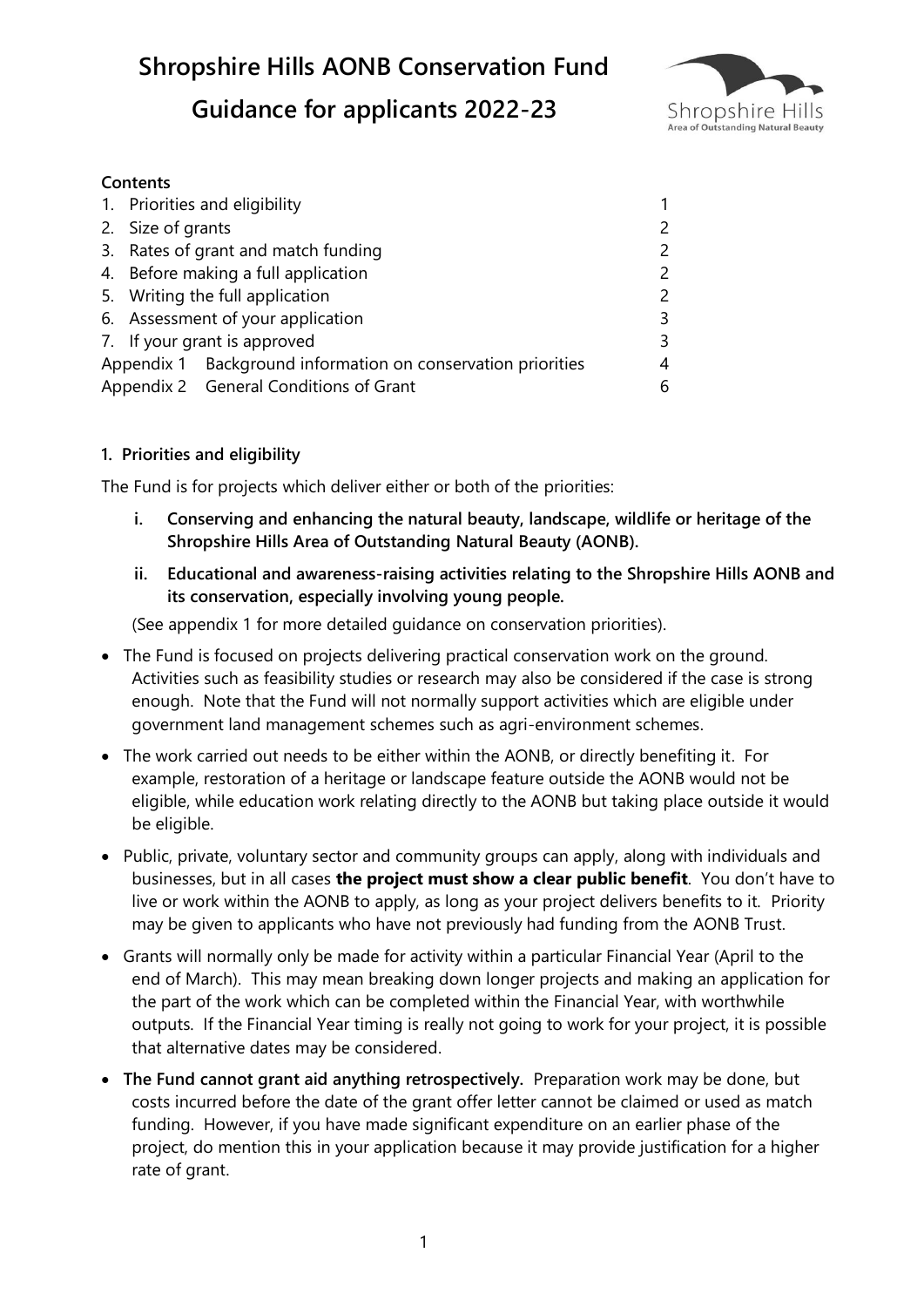• Projects are more likely to be funded if they also demonstrate community support and fit with local and national strategies.

# **2. Size of grants**

Grants will normally be in the range of £500 - £2,000. Smaller grants will not normally be considered due to the administration required.

# **3. Rates of grant and match funding**

**Grants can be of up to 75% for voluntary and private sector bodies and up to 50% for public bodies.** (Voluntary sector bodies for this purpose include voluntary/local community bodies, National Trust, Rural Community Councils, Wildlife Trusts, Parish and Town Councils. State schools are classed as public bodies). Match funding can be made up of cash, in-kind and volunteer time contributions, and these should be costed in to the budget.

# **4. Before making a full application**

Please complete the Project Ideas Form, a short (two sides of A4) form to briefly describe your project idea. The form can be download from our website at [https://www.shropshirehillsaonb.co.uk/help-to-look-after/shropshire-hills-aonb-trust/aonb](https://www.shropshirehillsaonb.co.uk/help-to-look-after/shropshire-hills-aonb-trust/aonb-conservation-fund)[conservation-fund](https://www.shropshirehillsaonb.co.uk/help-to-look-after/shropshire-hills-aonb-trust/aonb-conservation-fund)

Once you have emailed the Form to us, we will get in touch with you to discuss your project in more detail. We will be able to recommend whether your project should progress to a full application and try to provide advice on developing the project and how it can best fit the aims of the Fund. Any problems accessing the Project Ideas Form please contact Steph Hayes on 01743 254740 or email [stephanie.hayes@shropshire.gov.uk](mailto:stephanie.hayes@shropshire.gov.uk)

# **Deadline for receiving Project Ideas Form is 24th June 2022.**

# **5. Writing the full application**

We will provide you with the full application form, which you can fill in electronically or by hand. If electronically, your sent email with the completed application form will be taken as an authorized signatory.

# **Deadline for receiving Full Applications is 7th July 2022.**

**Remember that your application will be read by people who may know nothing about your proposed project. Please make it clear what will actually be done in the project, and pictures or plans should be included for any proposed works on the ground.** 

# **Budget**

- The budget must balance on the expenditure and income sides.
- Check the quidance on match funding above.
- Please ensure you state whether any match funding has been secured or not.
- If your organisation is VAT registered and you are able to reclaim VAT yourselves, the grant offer will be made to you ex-VAT. If you pay VAT then you may include this in the budget and claim grant against it. If you only pay a proportion of your VAT, please include in the budget only that proportion which you pay, i.e. that part you are not able to reclaim from the Inland Revenue.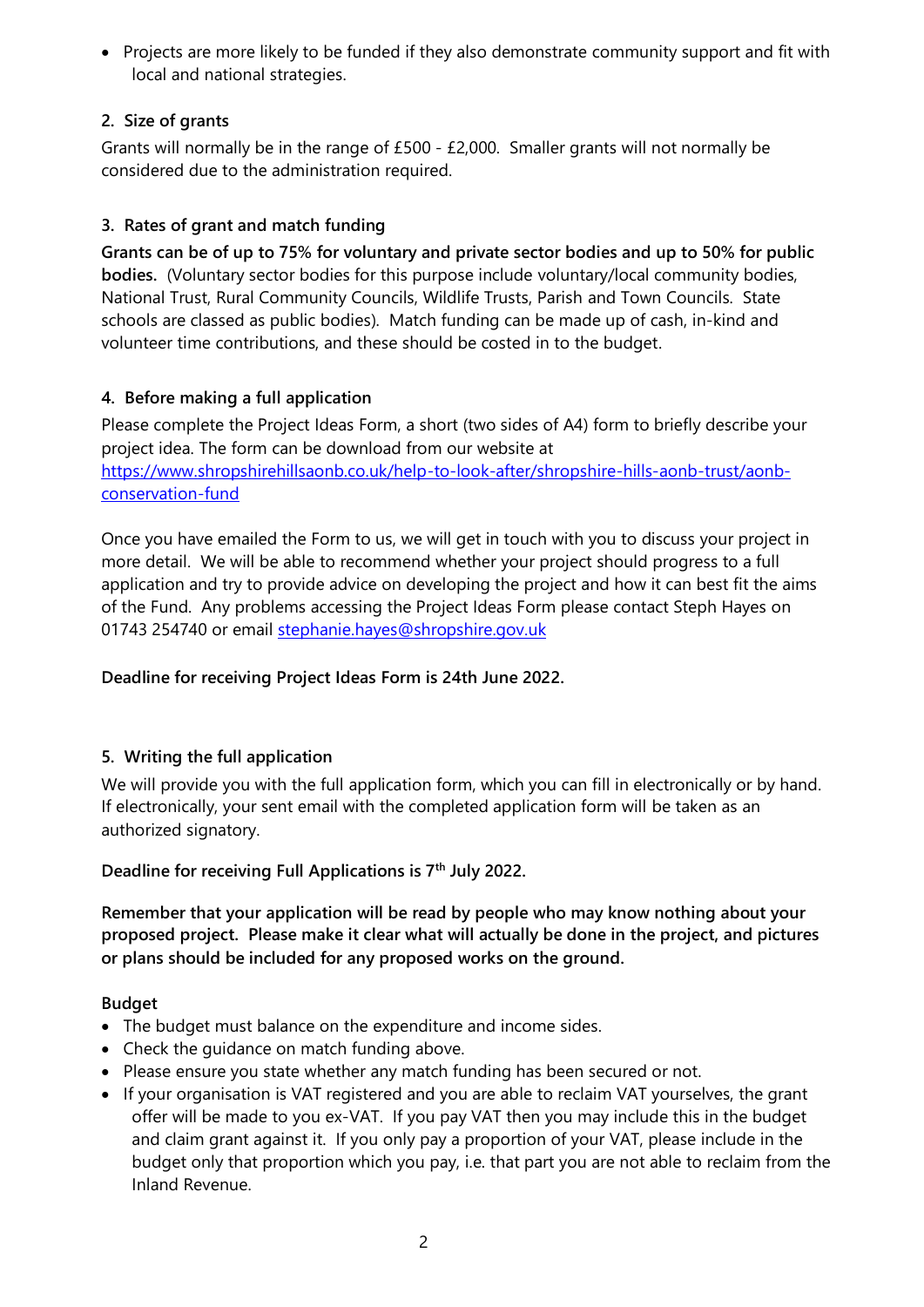- If the project runs for more than one year, please ensure that the income/expenditure are clearly indicated for the current year in which you are applying for a grant. Details for other years may also be provided separately but will not form part of the application.
- In kind and volunteer time should generally be costed at £50/day (or £7/hour) for nonprofessional input, and £150/day (or £21/hour) for professional input. Travel expenses should be costed at 45p/mile. Other in-kind contributions should be included at their actual cost.

### **Checklist**

- Have you answered all the questions?
- Does your budget balance and have you filled in VAT details correctly?
- Have you emailed your completed application form, or signed a paper copy of the application to send in?
- Have you enclosed any plans, pictures or further information about the project if appropriate?
- Have you enclosed any background information about your organisation if appropriate?
- Have you enclosed evidence of permission where required?

# **6. Assessment of your application**

The Fund's Grant Panel will meet on Wednesday 23<sup>rd</sup> March 2022. The deadline for receipt of **application is 14th March 2022.** The Panel is made up principally of representatives of the funders and members of the AONB Trust representing a range of interests and with a broad range of knowledge. The Panel may seek external specialist advice if necessary. If your application is not approved, we will explain why and advise you whether it may be worth adapting the project to re-apply.

# **7. If your grant is approved**

You will receive a formal offer letter by email, outlining the rate of grant and a maximum cash sum, the budget and the required outputs of the project. This grant offer is a contract between you or your organisation and the Shropshire Hills AONB Trust. Special conditions relating to your project may be set, and the general conditions of grant also apply (see Appendix 2). These set out the procedures for claiming your grant, and for monitoring and reporting. **The offer letter is a legal contract, and you will only receive the grant if your project meets the agreed outputs and conditions.** 

If a project does not work out as intended, it may be possible to amend the grant offer, but it is preferable to avoid this. **If you have to abandon or curtail your project, or don't expect to claim the full grant, you must let us know as soon as possible, as the money may then be allocated elsewhere.**

If your project is part of a larger one for which you received funding from another source, you will need to complete the entire project before you can claim your grant. Your will need to provide evidence that all outputs have been achieved.

A short written report, with photographs where appropriate, is required from each project at the end of the year showing how the work met the aim(s) and delivered public benefits. Please acknowledge the financial support you have received from the Shropshire Hills AONB Trust in any publicity associated with your project.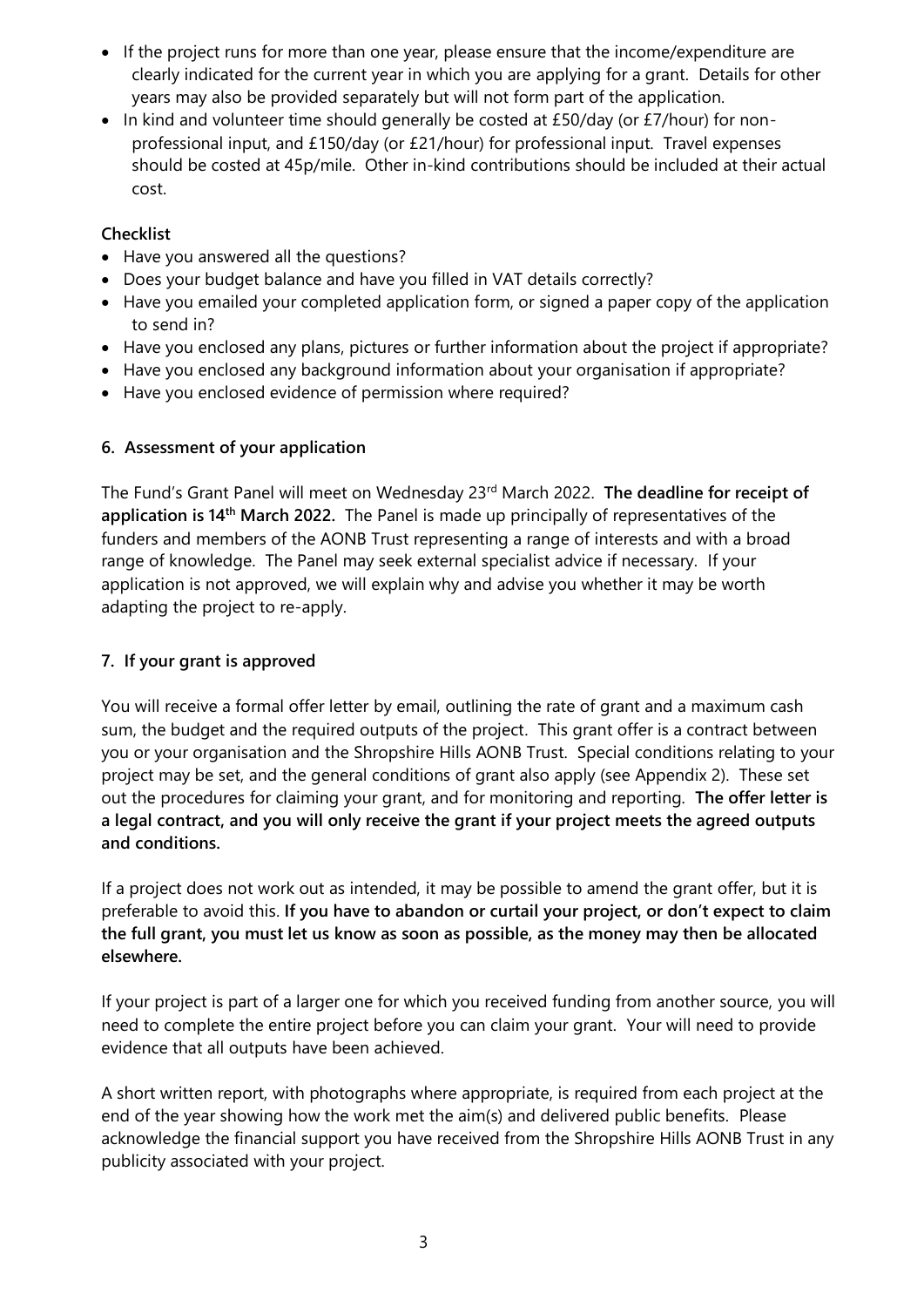### **Appendix 1 Background information on the conservation priorities**

The Shropshire Hills was one of the first areas to be designated as an Area of Outstanding Natural Beauty (AONB) in 1958. The purpose of this national designation is to conserve and enhance the natural beauty of the landscape. This includes looking after the nature within it, heritage features and geology, as well as scenic quality and tranquility, and engaging and involving people with the Shropshire Hills landscape.

Your project will play an important role in helping to look after this special landscape and encouraging more people to connect with and care for the Shropshire Hills AONB. The following information will help you to link your project with the conservation priorities from the Shropshire Hills AONB Management Plan and Nature Recovery Plan.

# **Local conservation priorities from the AONB Management Plan, 2019-24**

The AONB covers almost a quarter of Shropshire and has much diversity in its landscape. It would be worth reading the 'local area section' relevant to your project as it will describe some of the locally distinctive features, key issues and priorities for management. Please get in touch if you are unsure which area your project falls into.

- Long Mynd [Stiperstones](https://www.shropshirehillsaonb.co.uk/a-special-place/aonb-management-plan/long-mynd-and-stiperstones)
- [Clun Forest and Valley](https://www.shropshirehillsaonb.co.uk/a-special-place/aonb-management-plan/clun-forest-and-valley)
- [Stretton Valley, Wenlock Edge and Dales](https://www.shropshirehillsaonb.co.uk/a-special-place/aonb-management-plan/strettons-wenlock-edge-and-dales)
- [Wrekin Forest](https://www.shropshirehillsaonb.co.uk/a-special-place/aonb-management-plan/wrekin-forest)
- [Clee Hills](https://www.shropshirehillsaonb.co.uk/a-special-place/aonb-management-plan/clee-hills)

# **Conserving and celebrating historic sites and features**

The historic environment covers a wide range of built and natural heritage assets including buildings and features with statutory protection and those which are locally valued. Many landscape features have historic importance, such as hedgerows, veteran trees, parkland and ancient woodland. These are often at risk from neglect as much as from direct damage.

There is a need to understand and promote the connectivity of historic sites and their setting as part of the wider landscape to effectively conserve and manage them. Retaining traditional building and craft skills is also important.

Further information is in the [AONB Management Plan 2019-24](https://www.shropshirehillsaonb.co.uk/a-special-place/aonb-management-plan/2019-24-management-plan) and [Heritage webpage.](https://www.shropshirehillsaonb.co.uk/a-special-place/special-qualities/heritage)

# **Connecting young people to nature**

Helping young people to understand and care for the Shropshire Hills landscape is a key part of increasing support for its conservation. No one knows they want to conserve something until they've enjoyed it and touched it.

The Conservation Fund can support projects which involve young people across all areas, from schools, to family-oriented and outdoor activities. Broadening access to, and understanding of, the natural environment and local heritage features/sites can be a valuable springboard to a wider understanding of the landscape. There is a need for more opportunities to experience and learn about wildlife and geology, and much scope to raise awareness of both environmental issues and food and farming. Further information is on our [Outdoor Learning webpage.](https://www.shropshirehillsaonb.co.uk/help-to-look-after/resources/outdoor-learning)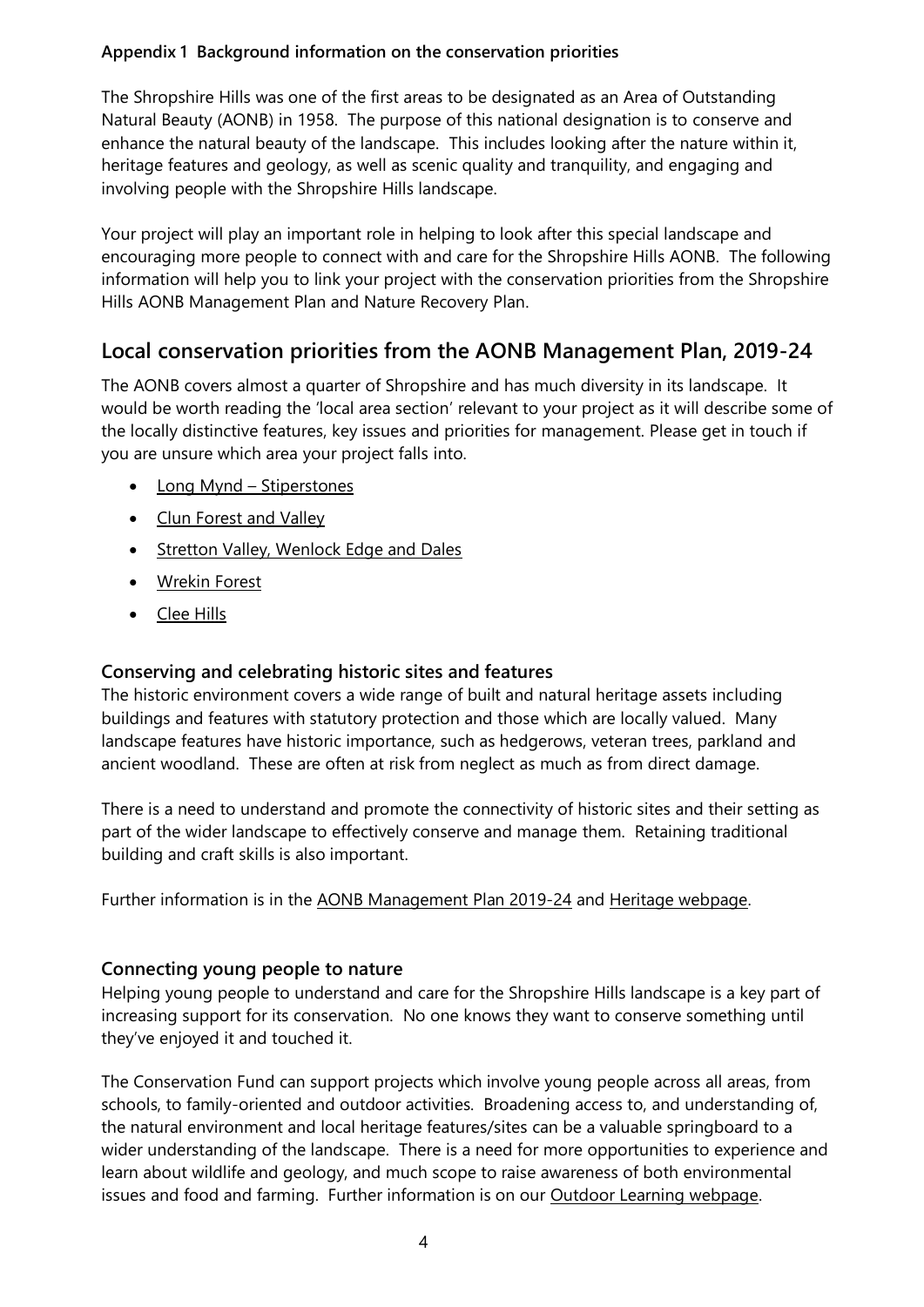# **Involving people in your project**

Volunteering can bring real personal rewards and benefits. Improving understanding of the special qualities of the AONB is a key part of increasing support and action for its conservation. At the same time, most people's enjoyment will be enhanced by greater knowledge.

# **Priorities from the Shropshire Hills Nature Recovery Plan**

Many of Shropshire's priority habitats are found in the AONB, but they're fragmented. The Plan sets out what is needed to help nature recover and refers to valuable habitats and key species which are under threat.

### **Priorities in the Shropshire Hills:**

- Best possible management of existing high-quality habitats
- Improving margins and buffer areas to heathland and rough grassland hills
- Renaturalising catchment headwater areas
- Regenerating and expanding upland semi-natural woodlands
- Woodland creation to improve habitat networks,
- Habitat improvement of river and stream corridors
- Managing and re-creating wildflower meadows and species-rich grasslands, including roadside verges.
- More sustainable regenerative management of farmland
- Management of invasive non-native species such as Signal Crayfish, Himalayan Balsam.
- Connecting people to nature so that they care about it and see the benefits to their wellbeing, quality of life and prosperity.

### **Valuable habitats include**:

- Upland heathland and rough grasses
- Peatland
- Species rich grassland and meadows
- Native woodland and trees outside woods (ie orchards, hedgerow trees etc)
- Rivers, streams, ponds and headwaters (the tributaries feeding the river system)

Enlarging areas of existing good habitat and/ or connecting areas of high-quality habitat by creating wildlife corridors is especially valuable and preferable to the creation of new habitat.

#### **Some of our key species under threat include**:

- Lesser horseshoe bat & dormouse
- Curlew & lapwing
- Grayling butterfly & bilberry bumblebee
- Green winged orchid & marsh gentian

Good conservation practice is to restore species through better habitat management across large areas, but some species may still require bespoke management. The need for this should be clearly outlined for any project wishing to focus on particular species.

#### For further information see our [Nature Recovery](https://www.shropshirehillsaonb.co.uk/a-special-place/climate-and-nature-recovery/nature-recovery-plan) Plan webpage.

**Further information about the Shropshire Hills AONB is available on the website at [www.shropshirehillsaonb.co.uk](https://www.shropshirehillsaonb.co.uk/)**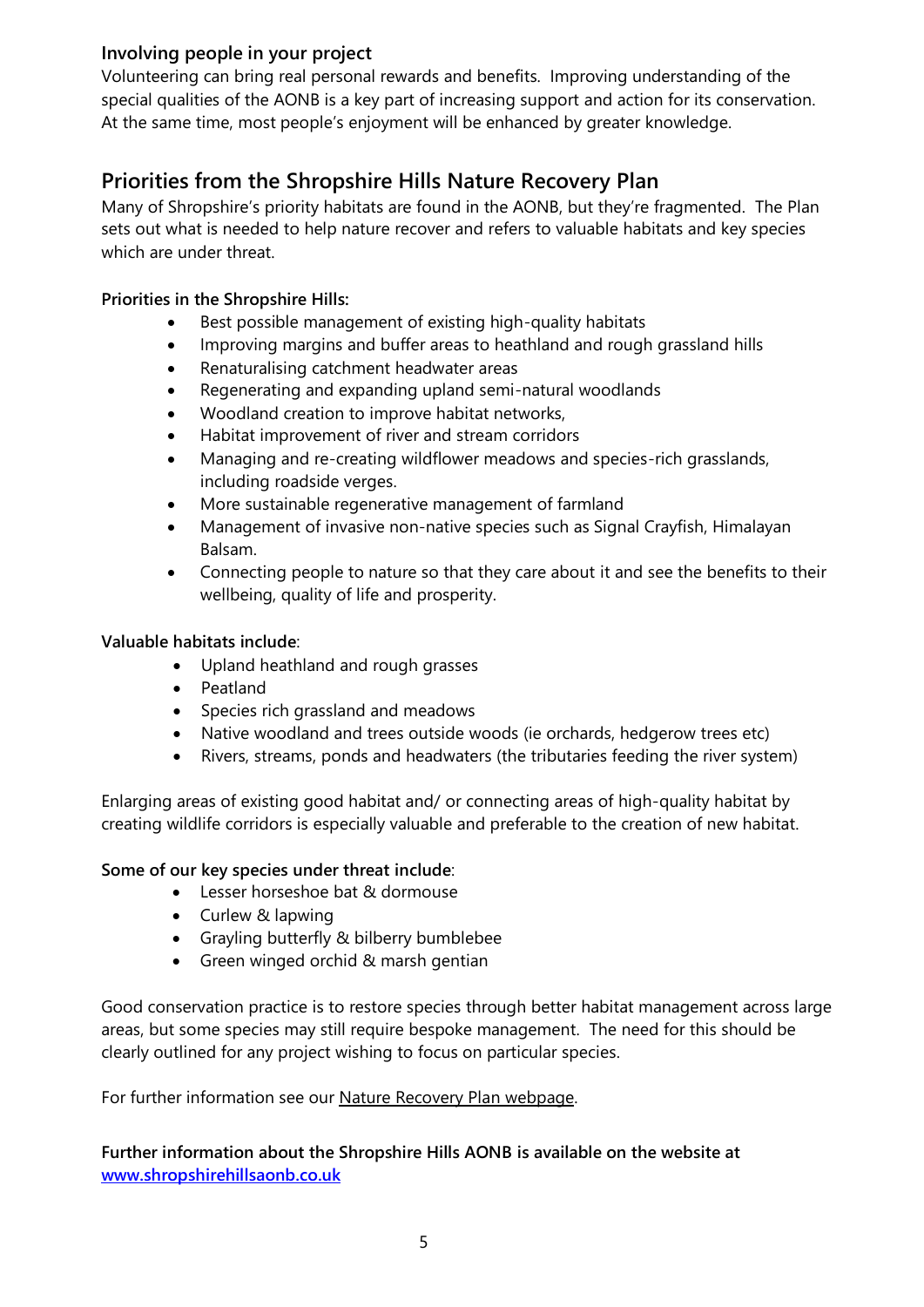### **Appendix 2 General Conditions of Grant**

The following conditions apply to all offers of Conservation Fund grant made by the Shropshire Hills AONB Trust, unless expressly deleted or varied in the formal offer letter to the applicant.

While some of the following conditions will not be relevant to all grant-aided projects, the decision whether to apply an individual condition remains solely at the discretion of the Shropshire Hills AONB Trust.

### **QUALITY OF WORK**

- 1. All work grant aided through the Shropshire Hills AONB Conservation Fund must conform to specifications submitted with the grant application unless agreed in writing.
- 2. The grantee will ensure at all times that works and activities covered by the offer of grant aid will conform to any relevant statutory obligations, bylaws, planning consents or building regulations.
- 3. The grantee will be responsible for ensuring all works are carried out to a high standard. Any physical works carried out through the project must be maintained in a satisfactory condition for a period of five years from the date of the final claim.
- 4. Where public access forms part of the project, the grantee will ensure that such access is allowed and no person is unreasonably denied access.
- 5. Where the land or feature to which this agreement pertains is sold or otherwise disposed of then the contents of this agreement shall be passed to the new owner of the land or feature. Where this is not possible then the Shropshire Hills AONB Trust may require any grant paid to be repaid in part or in full.

### **PUBLICITY**

- 6. The support of the Shropshire Hills AONB Trust must be acknowledged in any publicity material about the project produced by the grantee.
- 7. The Shropshire Hills AONB logo may be used on publicity material, but must be unchanged in any way (e.g. no alteration of the horizontal and vertical proportions). Colour and black and white versions of the logo are available from the AONB Partnership.
- 8. The Shropshire Hills AONB Trust and Partnership may use information about the project (including photographs) to publicise the Fund, or refer publicly to grants offered and work undertaken either generally or specifically.

# **FINANCIAL CONDITIONS, CLAIMS & MONITORING**

- 9. The offer of grant is made on the understanding that in the course of making the application, the grantee will have disclosed any other financial contribution which may be received for the same purpose from any other body. So far as any contributions have not been disclosed prior to any offer of grant from the Shropshire Hills AONB Conservation Fund, the AONB Trust may subsequently vary or require the repayment of any grant to take account of them.
- 10. The offer of grant must be accepted in writing within 21 days of the date of the offer letter. The acceptance should be signed by the named contact in the application.
- 11. The offer of grant is made on the understanding that no grant will be paid for work carried out prior to the acceptance of the formal offer of grant, or after the end of the Financial Year in which the grant offer was made.
- 12. Claims for the grant must be accompanied by a progress budget related to the proposed budget in the grant offer, and backed up by evidence of expenditure (i.e. copies of receipts or